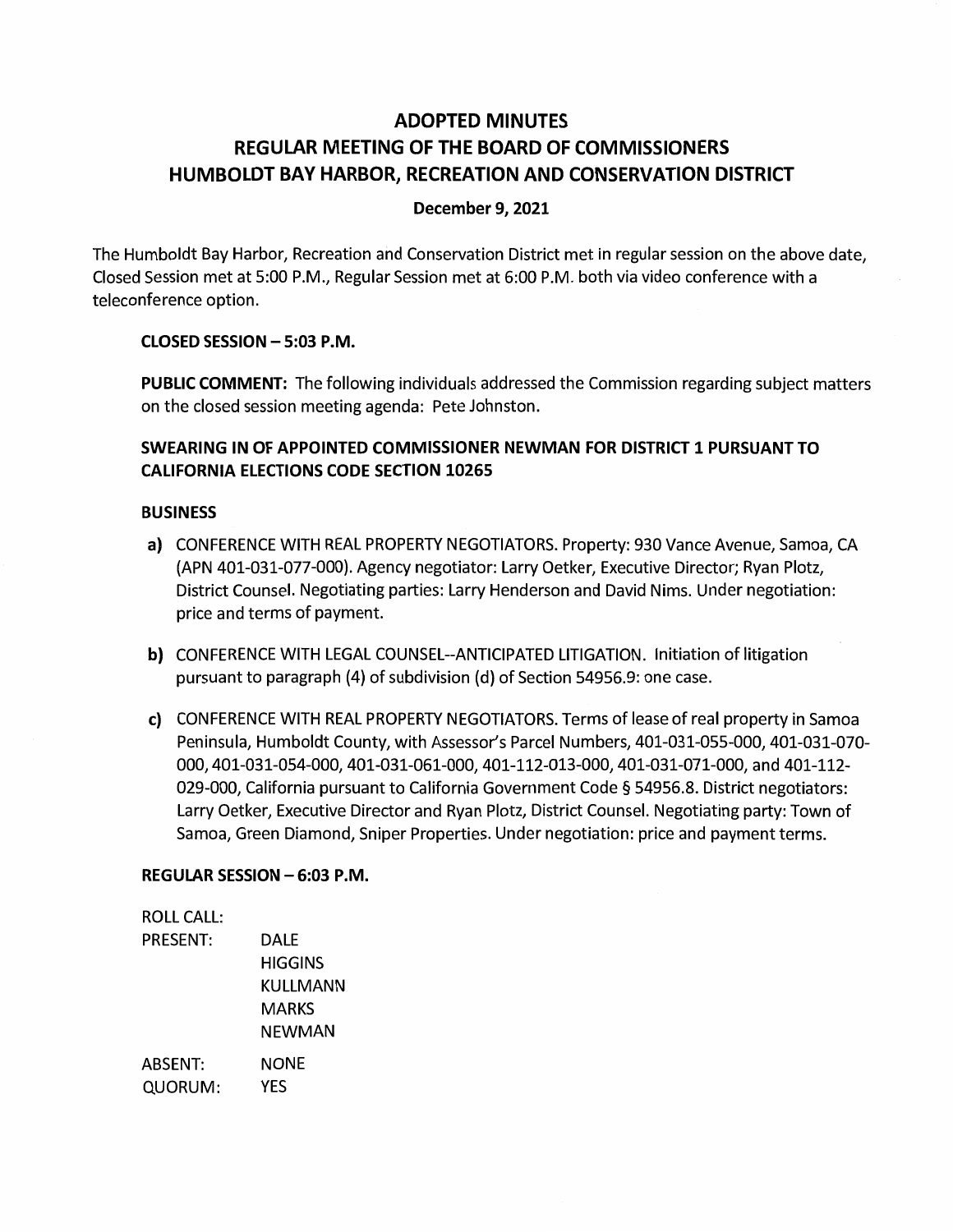## **PLEDGE OF ALLEGIENCE**

**REPORT ON CLOSED SESSION:** No reportable action.

**PUBLIC COMMENT:** The following individuals addressed the Commission regarding subject matters not on the special session meeting agenda: Jennifer Kalt and Robin Gray-Stewart.

#### **CONSENT CALENDAR**

- **a)** Receive District Financial Reports for October 2021
- **b)** Adopt Minutes for October 14, 2021 Regular Board Meeting
- **c)** Adopt Minutes for November 4, 2021 Special Board Meeting
- **d)** Adopt Updated Management Salary Schedule
- e) Approval of First Amendment to Employment Agreement with Executive Director, Larry Oetker
- **f)** Affirm the Findings Made in Resolution 2021-16 Regarding the Continued State of Emergency and Authorize the Continued use of Teleconference Meetings

**COMMISSIONER HIGGINS MOVED TO ACCEPT CONSENT CALENDAR ITEMS A-F. COMMISSIONER MARKS SECONDED. ROLL CALL VOTE WAS CALLED, MOTION CARRIED WITHOUT DISSENT. Ayes: DALE, HIGGINS, KULLMANN, MARKS, NEWMAN Noes: NONE Absent: NONE Abstain: NONE** 

## **COMMUNICATIONS, REPORTS AND CORRESPONDENCE RECEIVED**

- **a)** Executive Director's Report
	- I. Executive Director presented Executive Director's report.
- **b)** Staff Reports
	- I. Staff presented on recent District activities.
- **c)** District Counsel and District Treasurer Reports
	- I. None.
- **d)** Recognize Commissioner Richard Marks as being named 2021 Democrat of the Year by Humboldt County Democrats
- **e)** Commissioner and Committee Reports
	- I. Commissioners reported on recent activities and subcommittees.
- **f)** Correspondence Received
	- I. No Coal Humboldt Petition and Letter from the Humboldt Bay Bicycle Commuters Association

#### **UNFINISHED BUSINESS** - **NONE**

#### **NEW BUSINESS**

**a) Consider Approval of a Contract with Tenera Environmental in the Amount of \$414,044 for Larvae Sampling for Longtin Smelt and Other Fish Species Associated With the**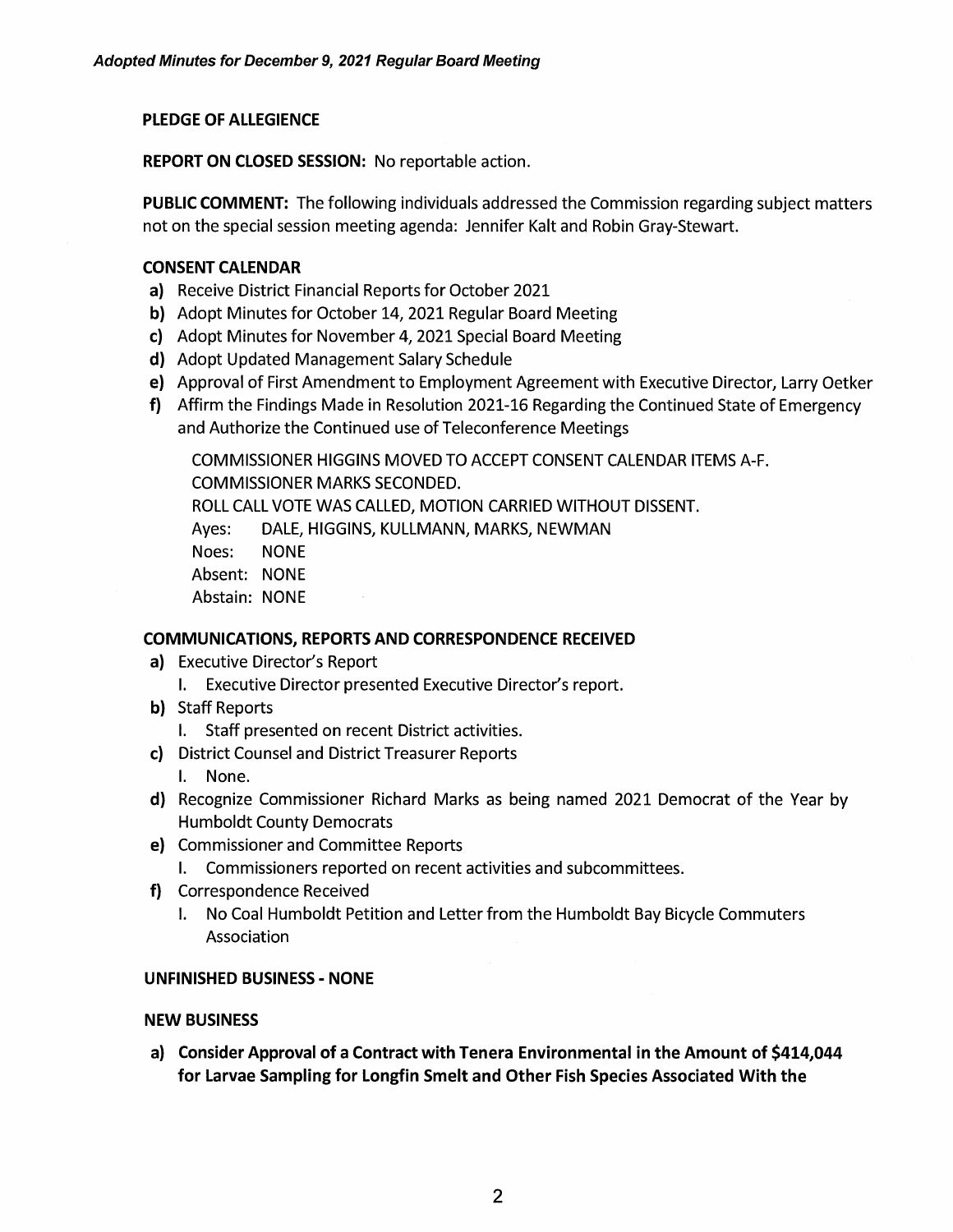# **Harbor District's Master Bay Water Intake Project at Redwood Marine Terminal** II **and Red Tank Dock**

- I. Executive Director presented the item.
- II. The Commission discussed the item.
- Ill. Chair Kullmann opened the item to public comment. John Steinbeck commented.
- IV. Chair Kullmann moved the discussion back to the Commission.

COMMISSIONER DALE MOVED TO APPROVE A CONTRACT WITH TENERA ENVIRONMENTAL IN THE AMOUNT OF \$414,044 FOR LARVAE SAMPLING FOR LONGFIN SMELT AND OTHER FISH SPECIES ASSOCIATED WITH THE HARBOR DISTRICT'S MASTER BAY WATER INTAKE PROJECT AT REDWOOD MARINE TERMINAL II AND RED TANK DOCK. COMMISSIONER HIGGINS SECONDED. ROLL CALL VOTE WAS CALLED, MOTION CARRIED WITHOUT DISSENT. Ayes: DALE, HIGGINS, KULLMANN, MARKS, NEWMAN Noes: NONE Absent: NONE Abstain: NONE

- **b) Consider Authorizing the Executive Director to Execute a Funding Agreement with the State Lands Commission for \$576,191 of Federal American Rescue Plan Act Funds to Assist with the Development of a New Heavy Lift Terminal** 
	- I. Executive Director presented the item.
	- II. The Commission discussed the item.
	- Ill. Chair Kullmann opened the item to public comment. Jennifer Kalt commented.
	- IV. Chair Kullmann moved the discussion back to the Commission.

COMMISSIONER HIGGINS MOVED TO AUTHORIZE THE EXECUTIVE DIRECTOR TO EXECUTE A FUNDING AGREEMENT WITH THE STATE LANDS COMMISSION FOR \$576,191 OF FEDERAL AMERICAN RESCUE PLAN ACT FUNDS TO ASSIST WITH THE DEVELOPMENT OF A NEW HEAVY LIFT TERMINAL.

COMMISISONER NEWMAN SECONDED.

ROLL CALL VOTE WAS CALLED, MOTION CARRIED WITHOUT DISSENT.

Ayes: DALE, HIGGINS, KULLMANN, MARKS, NEWMAN

Noes: NONE

Absent: NONE

Abstain: NONE

- **c) Consider Authorizing Staff to Initiate the Process to Recruit New Bar Pilot(s) and Review of and Provide Direction Regarding Potentially Amending Existing Ordinance 16, Establishing Standards, Policies and Practices for Pilot Competency Qualification, Professional Growth and Enforcement** 
	- I. Executive Director presented the item.
	- II. The Commission discussed the item.
	- Ill. Chair Kullmann opened the item to public comment. Tim Petrusha and Pete Jackson commented.